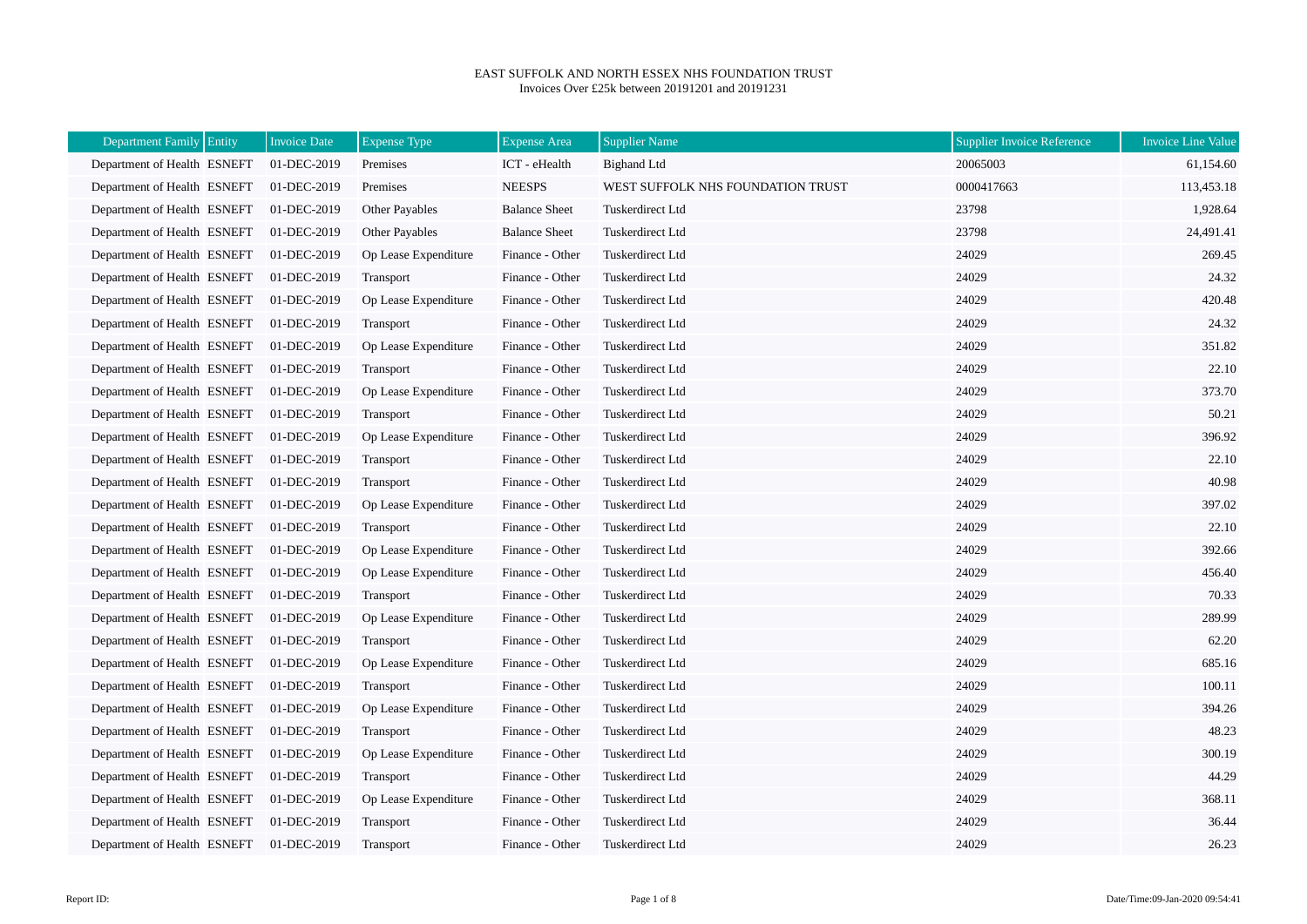| Department Family Entity    | <b>Invoice Date</b> | <b>Expense Type</b>  | <b>Expense Area</b> | Supplier Name    | <b>Supplier Invoice Reference</b> | <b>Invoice Line Value</b> |
|-----------------------------|---------------------|----------------------|---------------------|------------------|-----------------------------------|---------------------------|
| Department of Health ESNEFT | 01-DEC-2019         | Op Lease Expenditure | Finance - Other     | Tuskerdirect Ltd | 24029                             | 267.16                    |
| Department of Health ESNEFT | 01-DEC-2019         | Op Lease Expenditure | Finance - Other     | Tuskerdirect Ltd | 24029                             | 339.20                    |
| Department of Health ESNEFT | 01-DEC-2019         | Transport            | Finance - Other     | Tuskerdirect Ltd | 24029                             | 24.32                     |
| Department of Health ESNEFT | 01-DEC-2019         | Op Lease Expenditure | Finance - Other     | Tuskerdirect Ltd | 24029                             | 303.88                    |
| Department of Health ESNEFT | 01-DEC-2019         | Transport            | Finance - Other     | Tuskerdirect Ltd | 24029                             | 18.78                     |
| Department of Health ESNEFT | 01-DEC-2019         | Transport            | Finance - Other     | Tuskerdirect Ltd | 24029                             | 24.32                     |
| Department of Health ESNEFT | 01-DEC-2019         | Op Lease Expenditure | Finance - Other     | Tuskerdirect Ltd | 24029                             | 333.19                    |
| Department of Health ESNEFT | 01-DEC-2019         | Transport            | Finance - Other     | Tuskerdirect Ltd | 24029                             | 23.60                     |
| Department of Health ESNEFT | 01-DEC-2019         | Op Lease Expenditure | Finance - Other     | Tuskerdirect Ltd | 24029                             | 202.45                    |
| Department of Health ESNEFT | 01-DEC-2019         | Op Lease Expenditure | Finance - Other     | Tuskerdirect Ltd | 24029                             | 310.82                    |
| Department of Health ESNEFT | 01-DEC-2019         | Transport            | Finance - Other     | Tuskerdirect Ltd | 24029                             | 29.63                     |
| Department of Health ESNEFT | 01-DEC-2019         | Op Lease Expenditure | Finance - Other     | Tuskerdirect Ltd | 24029                             | 653.27                    |
| Department of Health ESNEFT | 01-DEC-2019         | <b>Transport</b>     | Finance - Other     | Tuskerdirect Ltd | 24029                             | 30.93                     |
| Department of Health ESNEFT | 01-DEC-2019         | Transport            | Finance - Other     | Tuskerdirect Ltd | 24029                             | 25.60                     |
| Department of Health ESNEFT | 01-DEC-2019         | Op Lease Expenditure | Finance - Other     | Tuskerdirect Ltd | 24029                             | 400.07                    |
| Department of Health ESNEFT | 01-DEC-2019         | Transport            | Finance - Other     | Tuskerdirect Ltd | 24029                             | 35.72                     |
| Department of Health ESNEFT | 01-DEC-2019         | Op Lease Expenditure | Finance - Other     | Tuskerdirect Ltd | 24029                             | 215.98                    |
| Department of Health ESNEFT | 01-DEC-2019         | Op Lease Expenditure | Finance - Other     | Tuskerdirect Ltd | 24029                             | 388.84                    |
| Department of Health ESNEFT | 01-DEC-2019         | Transport            | Finance - Other     | Tuskerdirect Ltd | 24029                             | 26.23                     |
| Department of Health ESNEFT | 01-DEC-2019         | Op Lease Expenditure | Finance - Other     | Tuskerdirect Ltd | 24029                             | 289.56                    |
| Department of Health ESNEFT | 01-DEC-2019         | Transport            | Finance - Other     | Tuskerdirect Ltd | 24029                             | 20.99                     |
| Department of Health ESNEFT | 01-DEC-2019         | Op Lease Expenditure | Finance - Other     | Tuskerdirect Ltd | 24029                             | 426.31                    |
| Department of Health ESNEFT | 01-DEC-2019         | Transport            | Finance - Other     | Tuskerdirect Ltd | 24029                             | 31.19                     |
| Department of Health ESNEFT | 01-DEC-2019         | Op Lease Expenditure | Finance - Other     | Tuskerdirect Ltd | 24029                             | 752.00                    |
| Department of Health ESNEFT | 01-DEC-2019         | Transport            | Finance - Other     | Tuskerdirect Ltd | 24029                             | 28.72                     |
| Department of Health ESNEFT | 01-DEC-2019         | Op Lease Expenditure | Finance - Other     | Tuskerdirect Ltd | 24029                             | 340.24                    |
| Department of Health ESNEFT | 01-DEC-2019         | Transport            | Finance - Other     | Tuskerdirect Ltd | 24029                             | 35.93                     |
| Department of Health ESNEFT | 01-DEC-2019         | Op Lease Expenditure | Finance - Other     | Tuskerdirect Ltd | 24029                             | 267.27                    |
| Department of Health ESNEFT | 01-DEC-2019         | Transport            | Finance - Other     | Tuskerdirect Ltd | 24029                             | 38.65                     |
| Department of Health ESNEFT | 01-DEC-2019         | Op Lease Expenditure | Finance - Other     | Tuskerdirect Ltd | 24029                             | 392.97                    |
| Department of Health ESNEFT | 01-DEC-2019         | Transport            | Finance - Other     | Tuskerdirect Ltd | 24029                             | 45.08                     |
| Department of Health ESNEFT | 01-DEC-2019         | Op Lease Expenditure | Finance - Other     | Tuskerdirect Ltd | 24029                             | 385.77                    |
| Department of Health ESNEFT | 01-DEC-2019         | Transport            | Finance - Other     | Tuskerdirect Ltd | 24029                             | 27.61                     |

h.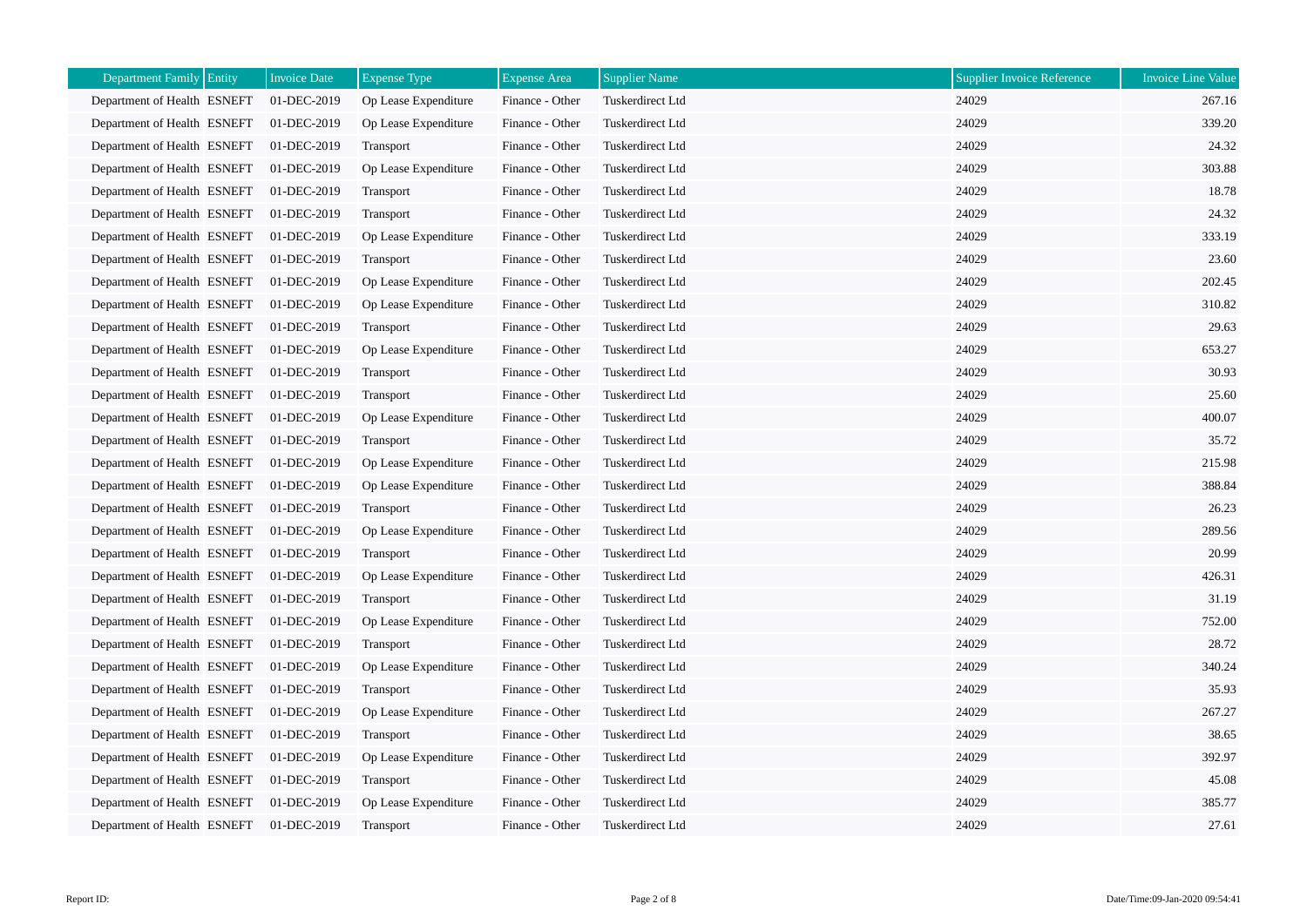| Department Family Entity    | <b>Invoice Date</b> | <b>Expense Type</b>  | <b>Expense Area</b> | <b>Supplier Name</b> | Supplier Invoice Reference | <b>Invoice Line Value</b> |
|-----------------------------|---------------------|----------------------|---------------------|----------------------|----------------------------|---------------------------|
| Department of Health ESNEFT | 01-DEC-2019         | Op Lease Expenditure | Finance - Other     | Tuskerdirect Ltd     | 24029                      | 22.10                     |
| Department of Health ESNEFT | 01-DEC-2019         | Op Lease Expenditure | Finance - Other     | Tuskerdirect Ltd     | 24029                      | 418.26                    |
| Department of Health ESNEFT | 01-DEC-2019         | Op Lease Expenditure | Finance - Other     | Tuskerdirect Ltd     | 24029                      | 296.60                    |
| Department of Health ESNEFT | 01-DEC-2019         | Transport            | Finance - Other     | Tuskerdirect Ltd     | 24029                      | 30.64                     |
| Department of Health ESNEFT | 01-DEC-2019         | Op Lease Expenditure | Finance - Other     | Tuskerdirect Ltd     | 24029                      | 301.22                    |
| Department of Health ESNEFT | 01-DEC-2019         | Transport            | Finance - Other     | Tuskerdirect Ltd     | 24029                      | 24.32                     |
| Department of Health ESNEFT | 01-DEC-2019         | Op Lease Expenditure | Finance - Other     | Tuskerdirect Ltd     | 24029                      | 482.76                    |
| Department of Health ESNEFT | 01-DEC-2019         | Transport            | Finance - Other     | Tuskerdirect Ltd     | 24029                      | 24.84                     |
| Department of Health ESNEFT | 01-DEC-2019         | <b>Transport</b>     | Finance - Other     | Tuskerdirect Ltd     | 24029                      | 56.45                     |
| Department of Health ESNEFT | 01-DEC-2019         | Op Lease Expenditure | Finance - Other     | Tuskerdirect Ltd     | 24029                      | 523.44                    |
| Department of Health ESNEFT | 01-DEC-2019         | Op Lease Expenditure | Finance - Other     | Tuskerdirect Ltd     | 24029                      | 714.29                    |
| Department of Health ESNEFT | 01-DEC-2019         | <b>Transport</b>     | Finance - Other     | Tuskerdirect Ltd     | 24029                      | 29.83                     |
| Department of Health ESNEFT | 01-DEC-2019         | Op Lease Expenditure | Finance - Other     | Tuskerdirect Ltd     | 24029                      | 389.73                    |
| Department of Health ESNEFT | 01-DEC-2019         | Transport            | Finance - Other     | Tuskerdirect Ltd     | 24029                      | 22.10                     |
| Department of Health ESNEFT | 01-DEC-2019         | Op Lease Expenditure | Finance - Other     | Tuskerdirect Ltd     | 24029                      | 1,432.70                  |
| Department of Health ESNEFT | 01-DEC-2019         | Transport            | Finance - Other     | Tuskerdirect Ltd     | 24029                      | 33.14                     |
| Department of Health ESNEFT | 01-DEC-2019         | Op Lease Expenditure | Finance - Other     | Tuskerdirect Ltd     | 24029                      | 434.80                    |
| Department of Health ESNEFT | 01-DEC-2019         | Transport            | Finance - Other     | Tuskerdirect Ltd     | 24029                      | 27.61                     |
| Department of Health ESNEFT | 01-DEC-2019         | Op Lease Expenditure | Finance - Other     | Tuskerdirect Ltd     | 24029                      | 192.98                    |
| Department of Health ESNEFT | 01-DEC-2019         | Transport            | Finance - Other     | Tuskerdirect Ltd     | 24029                      | 31.77                     |
| Department of Health ESNEFT | 01-DEC-2019         | Op Lease Expenditure | Finance - Other     | Tuskerdirect Ltd     | 24029                      | 280.47                    |
| Department of Health ESNEFT | 01-DEC-2019         | Transport            | Finance - Other     | Tuskerdirect Ltd     | 24029                      | 44.57                     |
| Department of Health ESNEFT | 01-DEC-2019         | Op Lease Expenditure | Finance - Other     | Tuskerdirect Ltd     | 24029                      | 675.84                    |
| Department of Health ESNEFT | 01-DEC-2019         | Transport            | Finance - Other     | Tuskerdirect Ltd     | 24029                      | 30.37                     |
| Department of Health ESNEFT | 01-DEC-2019         | Op Lease Expenditure | Finance - Other     | Tuskerdirect Ltd     | 24029                      | 386.06                    |
| Department of Health ESNEFT | 01-DEC-2019         | Transport            | Finance - Other     | Tuskerdirect Ltd     | 24029                      | 33.44                     |
| Department of Health ESNEFT | 01-DEC-2019         | Op Lease Expenditure | Finance - Other     | Tuskerdirect Ltd     | 24029                      | 390.02                    |
| Department of Health ESNEFT | 01-DEC-2019         | <b>Transport</b>     | Finance - Other     | Tuskerdirect Ltd     | 24029                      | 33.44                     |
| Department of Health ESNEFT | 01-DEC-2019         | Op Lease Expenditure | Finance - Other     | Tuskerdirect Ltd     | 24029                      | 569.39                    |
| Department of Health ESNEFT | 01-DEC-2019         | Transport            | Finance - Other     | Tuskerdirect Ltd     | 24029                      | 28.16                     |
| Department of Health ESNEFT | 01-DEC-2019         | Op Lease Expenditure | Finance - Other     | Tuskerdirect Ltd     | 24029                      | 305.79                    |
| Department of Health ESNEFT | 01-DEC-2019         | Transport            | Finance - Other     | Tuskerdirect Ltd     | 24029                      | 22.10                     |
| Department of Health ESNEFT | 01-DEC-2019         | Op Lease Expenditure | Finance - Other     | Tuskerdirect Ltd     | 24029                      | 392.27                    |

h.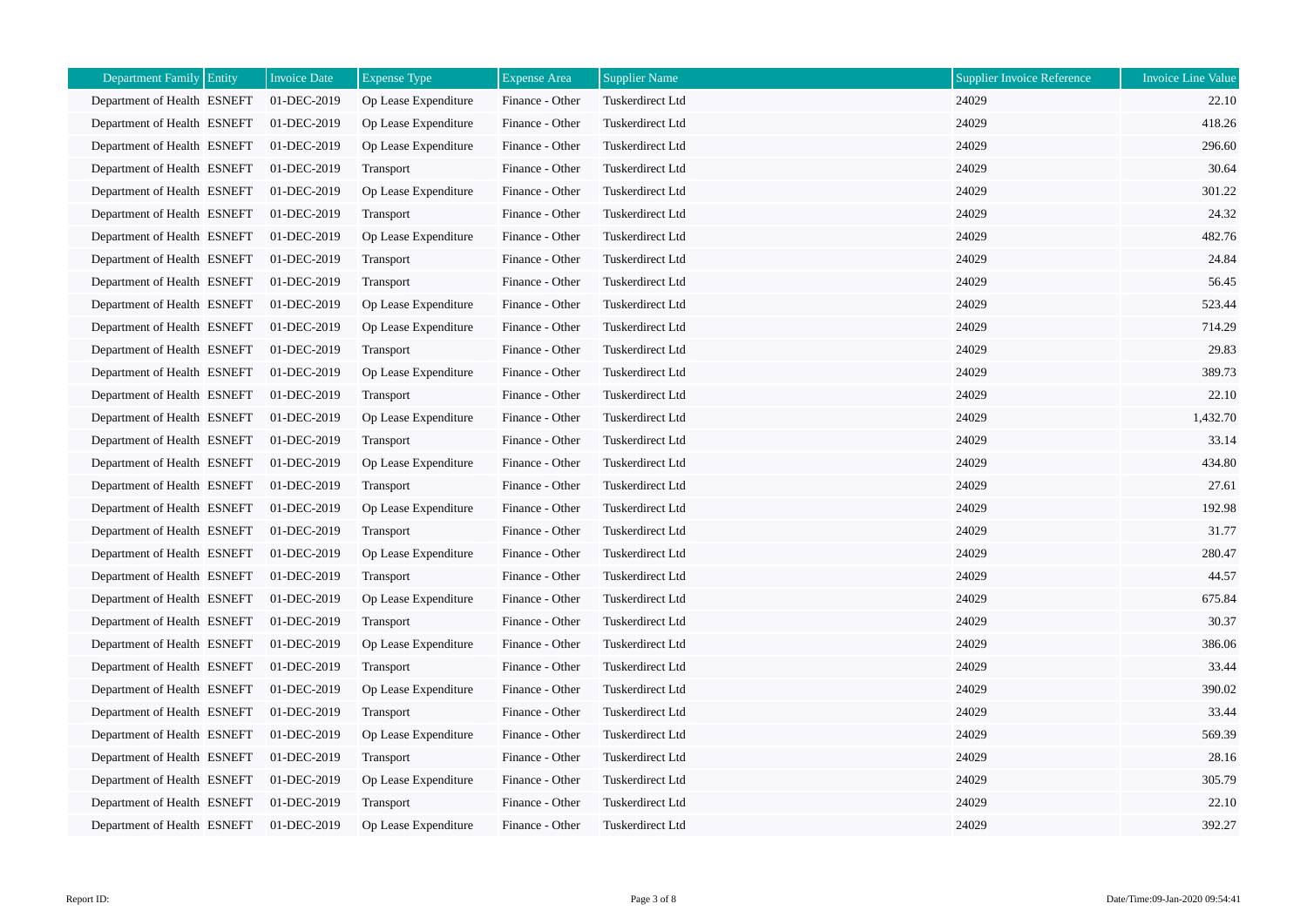| Department Family Entity    | <b>Invoice Date</b> | <b>Expense Type</b>  | <b>Expense Area</b> | <b>Supplier Name</b> | <b>Supplier Invoice Reference</b> | <b>Invoice Line Value</b> |
|-----------------------------|---------------------|----------------------|---------------------|----------------------|-----------------------------------|---------------------------|
| Department of Health ESNEFT | 01-DEC-2019         | Transport            | Finance - Other     | Tuskerdirect Ltd     | 24029                             | 27.61                     |
| Department of Health ESNEFT | 01-DEC-2019         | Op Lease Expenditure | Finance - Other     | Tuskerdirect Ltd     | 24029                             | 355.03                    |
| Department of Health ESNEFT | 01-DEC-2019         | <b>Transport</b>     | Finance - Other     | Tuskerdirect Ltd     | 24029                             | 28.34                     |
| Department of Health ESNEFT | 01-DEC-2019         | Op Lease Expenditure | Finance - Other     | Tuskerdirect Ltd     | 24029                             | 243.03                    |
| Department of Health ESNEFT | 01-DEC-2019         | Transport            | Finance - Other     | Tuskerdirect Ltd     | 24029                             | 26.73                     |
| Department of Health ESNEFT | 01-DEC-2019         | Op Lease Expenditure | Finance - Other     | Tuskerdirect Ltd     | 24029                             | 428.19                    |
| Department of Health ESNEFT | 01-DEC-2019         | Transport            | Finance - Other     | Tuskerdirect Ltd     | 24029                             | 22.52                     |
| Department of Health ESNEFT | 01-DEC-2019         | Op Lease Expenditure | Finance - Other     | Tuskerdirect Ltd     | 24029                             | 303.30                    |
| Department of Health ESNEFT | 01-DEC-2019         | Transport            | Finance - Other     | Tuskerdirect Ltd     | 24029                             | 43.85                     |
| Department of Health ESNEFT | 01-DEC-2019         | Op Lease Expenditure | Finance - Other     | Tuskerdirect Ltd     | 24029                             | 325.40                    |
| Department of Health ESNEFT | 01-DEC-2019         | Op Lease Expenditure | Finance - Other     | Tuskerdirect Ltd     | 24029                             | 30.05                     |
| Department of Health ESNEFT | 01-DEC-2019         | Op Lease Expenditure | Finance - Other     | Tuskerdirect Ltd     | 24029                             | 386.62                    |
| Department of Health ESNEFT | 01-DEC-2019         | Transport            | Finance - Other     | Tuskerdirect Ltd     | 24029                             | 22.52                     |
| Department of Health ESNEFT | 01-DEC-2019         | Op Lease Expenditure | Finance - Other     | Tuskerdirect Ltd     | 24029                             | 362.03                    |
| Department of Health ESNEFT | 01-DEC-2019         | Transport            | Finance - Other     | Tuskerdirect Ltd     | 24029                             | 22.46                     |
| Department of Health ESNEFT | 01-DEC-2019         | Op Lease Expenditure | Finance - Other     | Tuskerdirect Ltd     | 24029                             | 672.85                    |
| Department of Health ESNEFT | 01-DEC-2019         | Transport            | Finance - Other     | Tuskerdirect Ltd     | 24029                             | 30.40                     |
| Department of Health ESNEFT | 01-DEC-2019         | Op Lease Expenditure | Finance - Other     | Tuskerdirect Ltd     | 24029                             | 373.54                    |
| Department of Health ESNEFT | 01-DEC-2019         | Op Lease Expenditure | Finance - Other     | Tuskerdirect Ltd     | 24029                             | 31.79                     |
| Department of Health ESNEFT | 01-DEC-2019         | Op Lease Expenditure | Finance - Other     | Tuskerdirect Ltd     | 24029                             | 366.03                    |
| Department of Health ESNEFT | 01-DEC-2019         | <b>Transport</b>     | Finance - Other     | Tuskerdirect Ltd     | 24029                             | 24.77                     |
| Department of Health ESNEFT | 01-DEC-2019         | Op Lease Expenditure | Finance - Other     | Tuskerdirect Ltd     | 24029                             | 409.84                    |
| Department of Health ESNEFT | 01-DEC-2019         | Transport            | Finance - Other     | Tuskerdirect Ltd     | 24029                             | 36.48                     |
| Department of Health ESNEFT | 01-DEC-2019         | Op Lease Expenditure | Finance - Other     | Tuskerdirect Ltd     | 24029                             | 438.92                    |
| Department of Health ESNEFT | 01-DEC-2019         | Transport            | Finance - Other     | Tuskerdirect Ltd     | 24029                             | 27.25                     |
| Department of Health ESNEFT | 01-DEC-2019         | Op Lease Expenditure | Finance - Other     | Tuskerdirect Ltd     | 24029                             | 221.49                    |
| Department of Health ESNEFT | 01-DEC-2019         | Transport            | Finance - Other     | Tuskerdirect Ltd     | 24029                             | 26.73                     |
| Department of Health ESNEFT | 01-DEC-2019         | Op Lease Expenditure | Finance - Other     | Tuskerdirect Ltd     | 24029                             | 303.75                    |
| Department of Health ESNEFT | 01-DEC-2019         | Transport            | Finance - Other     | Tuskerdirect Ltd     | 24029                             | 44.68                     |
| Department of Health ESNEFT | 01-DEC-2019         | Op Lease Expenditure | Finance - Other     | Tuskerdirect Ltd     | 24029                             | 449.93                    |
| Department of Health ESNEFT | 01-DEC-2019         | Transport            | Finance - Other     | Tuskerdirect Ltd     | 24029                             | 39.04                     |
| Department of Health ESNEFT | 01-DEC-2019         | Op Lease Expenditure | Finance - Other     | Tuskerdirect Ltd     | 24029                             | 505.39                    |
| Department of Health ESNEFT | 01-DEC-2019         | Transport            | Finance - Other     | Tuskerdirect Ltd     | 24029                             | 60.12                     |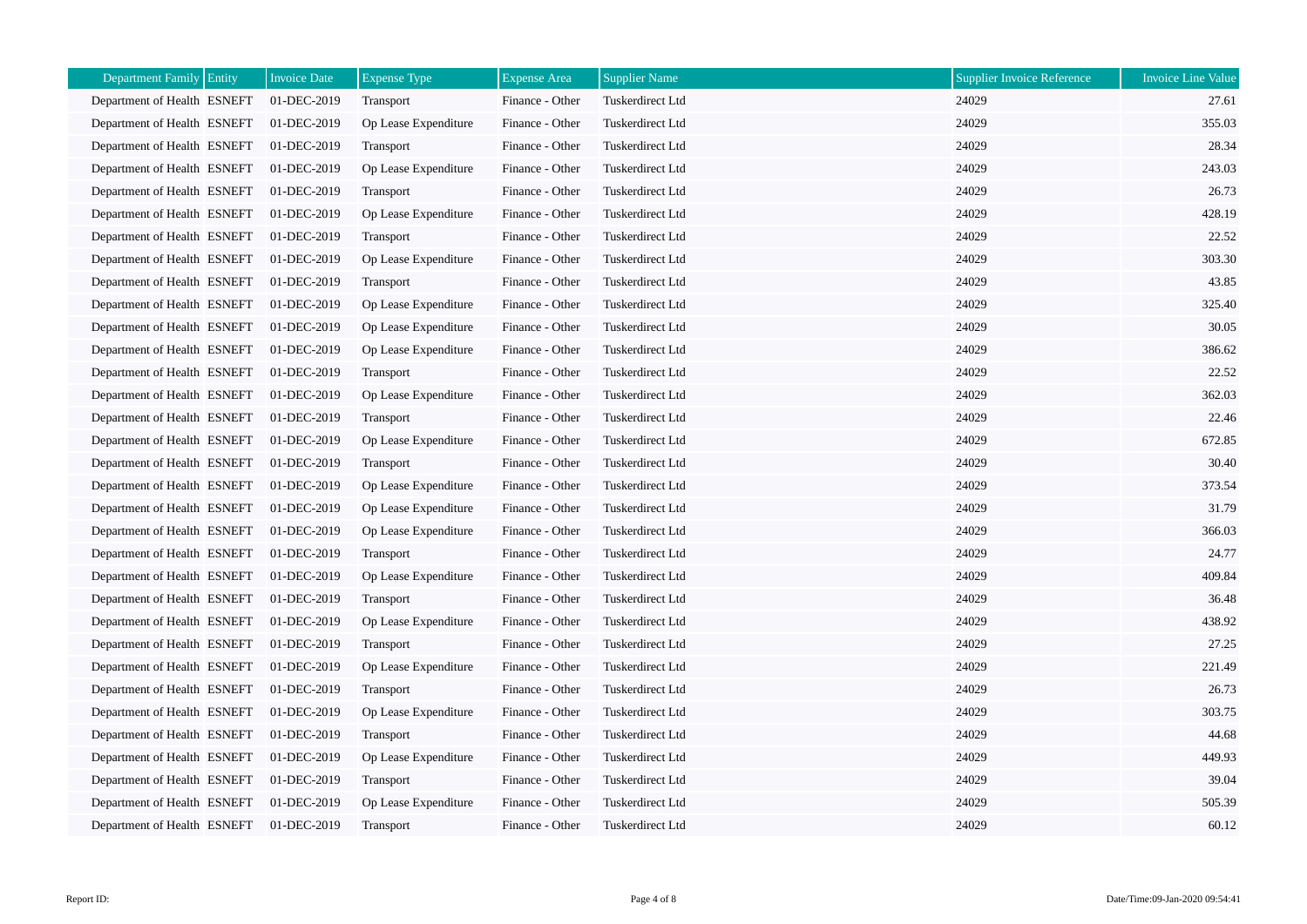| Department Family Entity    | <b>Invoice Date</b> | <b>Expense Type</b>                  | <b>Expense Area</b>      | <b>Supplier Name</b>                    | Supplier Invoice Reference | <b>Invoice Line Value</b> |
|-----------------------------|---------------------|--------------------------------------|--------------------------|-----------------------------------------|----------------------------|---------------------------|
| Department of Health ESNEFT | 01-DEC-2019         | Op Lease Expenditure                 | Finance - Other          | Tuskerdirect Ltd                        | 24029                      | 325.02                    |
| Department of Health ESNEFT | 01-DEC-2019         | Transport                            | Finance - Other          | Tuskerdirect Ltd                        | 24029                      | 29.54                     |
| Department of Health ESNEFT | 01-DEC-2019         | Op Lease Expenditure                 | Finance - Other          | Tuskerdirect Ltd                        | 24029                      | 279.99                    |
| Department of Health ESNEFT | 01-DEC-2019         | Transport                            | Finance - Other          | <b>Tuskerdirect Ltd</b>                 | 24029                      | 20.21                     |
| Department of Health ESNEFT | 01-DEC-2019         | Op Lease Expenditure                 | Finance - Other          | Tuskerdirect Ltd                        | 24029                      | 362.23                    |
| Department of Health ESNEFT | 01-DEC-2019         | Transport                            | Finance - Other          | Tuskerdirect Ltd                        | 24029                      | 22.52                     |
| Department of Health ESNEFT | 01-DEC-2019         | Other Operating Expenses Community   |                          | <b>Suffolk GP Federation CIC</b>        | <b>INV-5399</b>            | 505,050.65                |
| Department of Health ESNEFT | 01-DEC-2019         | Establishment                        | <b>NEESPS</b>            | <b>Ers Transition Limited</b>           | INV-000009666              | 105,110.98                |
| Department of Health ESNEFT | 01-DEC-2019         | Purch of Hlthcare NHS                | Cardiology<br>Colchester | Anglian Community Enterprise C.I.C      | 7000021349                 | 9,540.60                  |
| Department of Health ESNEFT | 01-DEC-2019         | Purch of Hlthcare NHS                | <b>Elderly Medicine</b>  | Anglian Community Enterprise C.I.C      | 7000021349                 | 3,990.99                  |
| Department of Health ESNEFT | 01-DEC-2019         | Purch of Hlthcare NHS                | Clinical<br>Haematology  | Anglian Community Enterprise C.I.C      | 7000021349                 | 3,993.94                  |
| Department of Health ESNEFT | 01-DEC-2019         | Purch of Hlthcare NHS                | Oncology                 | Anglian Community Enterprise C.I.C      | 7000021349                 | 8,855.75                  |
| Department of Health ESNEFT | 01-DEC-2019         | Purch of Hlthcare NHS                | Nephrology<br>Colchester | Anglian Community Enterprise C.I.C      | 7000021349                 | 3,137.89                  |
| Department of Health ESNEFT | 01-DEC-2019         | Non Clinical Supplies                | Facilities               | ELIS SA - BERENDSEN HEALTHCARE          | SN3147487                  | 86,575.28                 |
| Department of Health ESNEFT | 01-DEC-2019         | Premises                             | ICT - eHealth            | <b>Bighand Ltd</b>                      | 20064992                   | 51,236.49                 |
| Department of Health ESNEFT | 01-DEC-2019         | Premises - Bus. Rates                | Estates                  | Colchester Borough Council              | 65712911DEC19              | 124,153.00                |
| Department of Health ESNEFT | 01-DEC-2019         | Premises - Bus. Rates                | Estates                  | Ipswich Borough Council                 | 716685415DEC19             | 122,976.00                |
| Department of Health ESNEFT | 02-DEC-2019         | Clinical Supplies &<br>Services      | <b>NEESPS</b>            | Sysmex UK Ltd                           | 3049170633                 | 32,266.81                 |
| Department of Health ESNEFT | 02-DEC-2019         | Other Payables                       | <b>Balance Sheet</b>     | Childcare Vouchers Ltd                  | IN210565252                | 403.09                    |
| Department of Health ESNEFT | 02-DEC-2019         | Other Payables                       | <b>Balance Sheet</b>     | Childcare Vouchers Ltd                  | IN210565252                | 33,590.58                 |
| Department of Health ESNEFT | 03-DEC-2019         | Capital                              | Capital Projects         | H & R Strood Contracts Ltd              | IN14391                    | 146,120.64                |
| Department of Health ESNEFT | 03-DEC-2019         | Nurse Qual Bank                      | Non Divisional           | NHS Professionals Ltd                   | I000004167F-GB01           | 66,000.00                 |
| Department of Health ESNEFT | 03-DEC-2019         | Premises                             | Estates                  | <b>Edf</b> Energy                       | 000006862762               | 181,610.39                |
| Department of Health ESNEFT | 03-DEC-2019         | Clinical Supplies $&$<br>Services    | Pathology                | Cambridge Univ Hos NHS Foundation Trust | 1015145                    | 26,920.08                 |
| Department of Health ESNEFT | 03-DEC-2019         | Premises                             | Estates                  | <b>Edf</b> Energy                       | 000006857356               | 72,173.01                 |
| Department of Health ESNEFT | 03-DEC-2019         | Premises                             | Estates                  | <b>Edf</b> Energy                       | 000006854767               | 42,416.33                 |
| Department of Health ESNEFT | 04-DEC-2019         | Clinical Supplies &<br>Services      | General Surgery          | Johnson & Johnson Medical Ltd           | 19392398-RI10656           | 29,961.26                 |
| Department of Health ESNEFT | 04-DEC-2019         | Accruals                             | <b>Balance Sheet</b>     | Roche Products Ltd                      | 1322116648                 | 30,167.94                 |
| Department of Health ESNEFT | 04-DEC-2019         | Purch of Hlthcare Non-<br><b>NHS</b> | Oral Specialties         | <b>Suffolk Orthodontic Practice</b>     | 1000126                    | 49,353.50                 |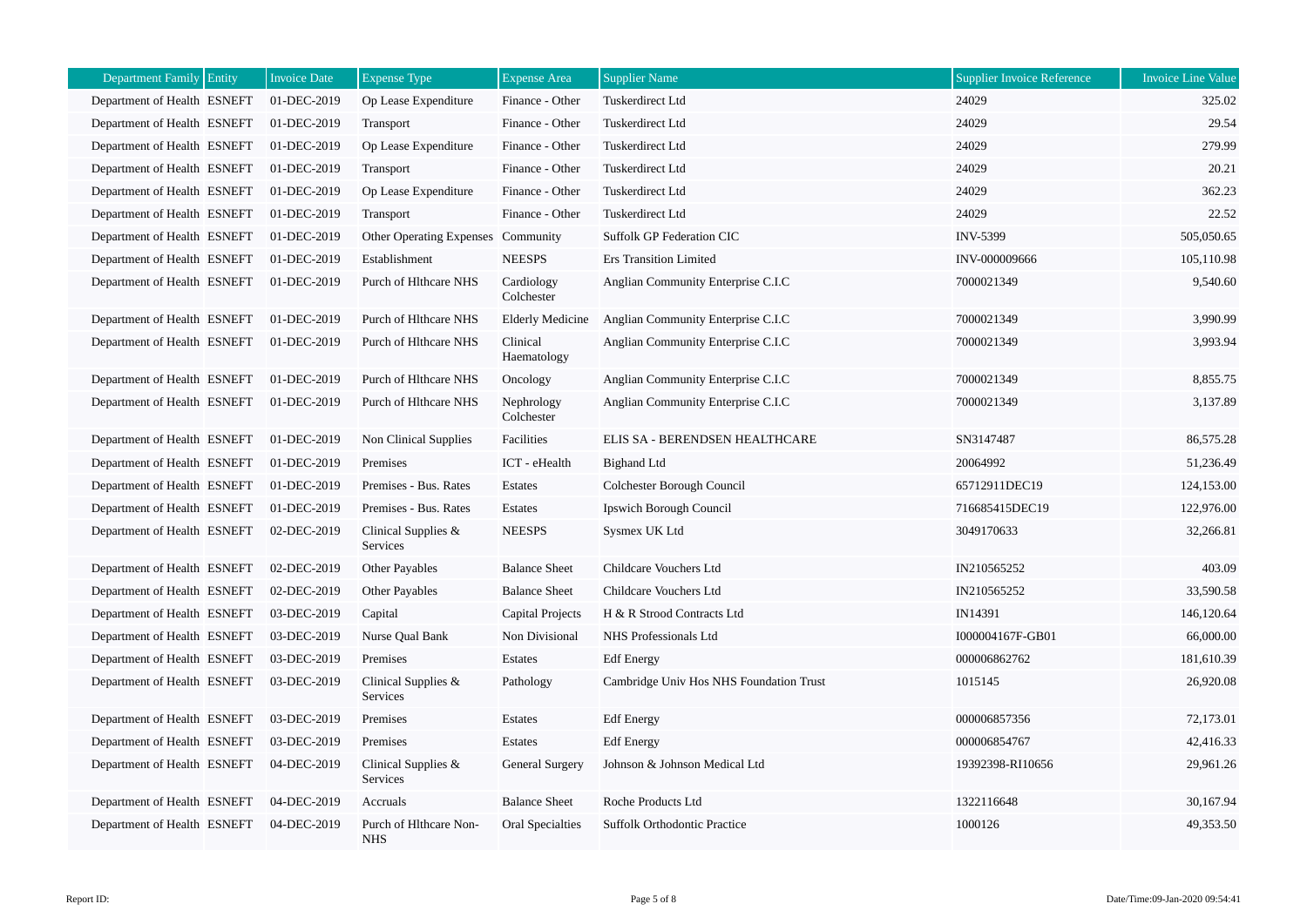| <b>Department Family</b>    | Entity | <b>Invoice Date</b> | <b>Expense Type</b>                | <b>Expense Area</b>    | <b>Supplier Name</b>         | <b>Supplier Invoice Reference</b> | <b>Invoice Line Value</b> |
|-----------------------------|--------|---------------------|------------------------------------|------------------------|------------------------------|-----------------------------------|---------------------------|
| Department of Health ESNEFT |        | 04-DEC-2019         | Nurse Qual Bank                    | Non Divisional         | NHS Professionals Ltd        | I000021858P-GB01                  | 614,575.55                |
| Department of Health ESNEFT |        | 04-DEC-2019         | Cons - Agency                      | Non Divisional         | Litmus Managed Solutions Ltd | 00000384                          | 273,461.16                |
| Department of Health ESNEFT |        | 04-DEC-2019         | <b>Other Operating Expenses</b>    | Nursing -<br>Education | University Of Essex          | M103503                           | 1,000.00                  |
| Department of Health ESNEFT |        | 04-DEC-2019         | Other Operating Expenses Nursing - | Education              | University Of Essex          | M103503                           | 3,000.00                  |
| Department of Health ESNEFT |        | 04-DEC-2019         | Other Operating Expenses Nursing - | Education              | University Of Essex          | M103503                           | 3,000.00                  |
| Department of Health ESNEFT |        | 04-DEC-2019         | Other Operating Expenses Nursing - | Education              | University Of Essex          | M103503                           | 3,000.00                  |
| Department of Health ESNEFT |        | 04-DEC-2019         | Other Operating Expenses           | Nursing -<br>Education | <b>University Of Essex</b>   | M103503                           | 1,000.00                  |
| Department of Health ESNEFT |        | 04-DEC-2019         | <b>Other Operating Expenses</b>    | Nursing -<br>Education | <b>University Of Essex</b>   | M103503                           | 1,000.00                  |
| Department of Health ESNEFT |        | 04-DEC-2019         | Other Operating Expenses Nursing - | Education              | University Of Essex          | M103503                           | 3,000.00                  |
| Department of Health ESNEFT |        | 04-DEC-2019         | Other Operating Expenses Nursing - | Education              | <b>University Of Essex</b>   | M103503                           | 3,000.00                  |
| Department of Health ESNEFT |        | 04-DEC-2019         | <b>Other Operating Expenses</b>    | Nursing -<br>Education | University Of Essex          | M103503                           | 3,000.00                  |
| Department of Health ESNEFT |        | 04-DEC-2019         | Other Operating Expenses Nursing - | Education              | University Of Essex          | M103503                           | 3,000.00                  |
| Department of Health ESNEFT |        | 04-DEC-2019         | <b>Other Operating Expenses</b>    | Nursing -<br>Education | University Of Essex          | M103503                           | 3,000.00                  |
| Department of Health ESNEFT |        | 04-DEC-2019         | Premises                           | Estates                | NHS Property Services Ltd    | 00000001/H261806                  | 40,019.89                 |
| Department of Health ESNEFT |        | 04-DEC-2019         | Premises                           | Estates                | NHS Property Services Ltd    | 00000001/H261804                  | 25,748.38                 |
| Department of Health ESNEFT |        | 04-DEC-2019         | Premises                           | Estates                | NHS Property Services Ltd    | 00000001/H261805                  | 25,079.57                 |
| Department of Health ESNEFT |        | 04-DEC-2019         | Suspense                           | <b>Balance Sheet</b>   | DIAMOND SKIN CARE LTD        | ESNEFT-025                        | 33,150.00                 |
| Department of Health ESNEFT |        | 05-DEC-2019         | Cons - Agency                      | Non Divisional         | Litmus Managed Solutions Ltd | 00000385                          | 29,505.38                 |
| Department of Health ESNEFT |        | 06-DEC-2019         | Accruals                           | <b>Balance Sheet</b>   | Bayer Plc                    | 824C250181                        | 52,440.00                 |
| Department of Health ESNEFT |        | 06-DEC-2019         | Accruals                           | <b>Balance Sheet</b>   | Janssen Cilag Ltd            | 930610037                         | 31,449.60                 |
| Department of Health ESNEFT |        | 06-DEC-2019         | Nurse Qual Agency                  | Non Divisional         | NHS Professionals Ltd        | I000021952P-GB01                  | 137,451.52                |
| Department of Health ESNEFT |        | 07-DEC-2019         | Clinical Supplies $\&$<br>Services | Estates                | NHS Supply Chain (201)       | 2010005386                        | 12,432.68                 |
| Department of Health ESNEFT |        | 07-DEC-2019         | Clinical Supplies &<br>Services    | Estates                | NHS Supply Chain (201)       | 2010005386                        | 12,432.68                 |
| Department of Health ESNEFT |        | 07-DEC-2019         | Clinical Supplies $&$<br>Services  | Estates                | NHS Supply Chain (201)       | 2010005386                        | 12,432.68                 |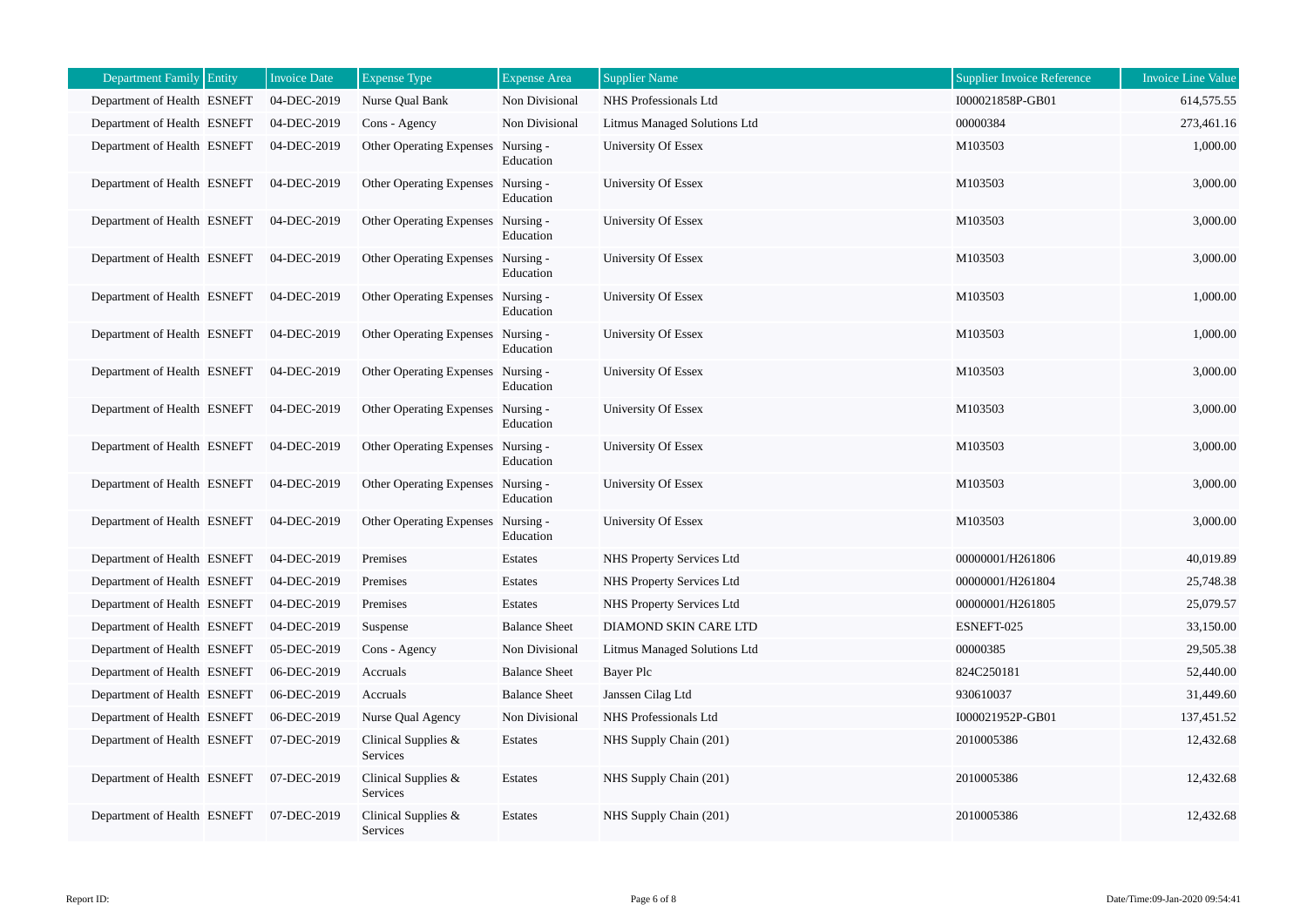| Department Family Entity    | <b>Invoice Date</b> | <b>Expense Type</b>             | <b>Expense Area</b>            | <b>Supplier Name</b>            | Supplier Invoice Reference | <b>Invoice Line Value</b> |
|-----------------------------|---------------------|---------------------------------|--------------------------------|---------------------------------|----------------------------|---------------------------|
| Department of Health ESNEFT | 07-DEC-2019         | Clinical Supplies &<br>Services | Estates                        | NHS Supply Chain (201)          | 2010005386                 | 12,432.68                 |
| Department of Health ESNEFT | 07-DEC-2019         | Clinical Supplies &<br>Services | Estates                        | NHS Supply Chain (201)          | 2010005386                 | 12,432.68                 |
| Department of Health ESNEFT | 08-DEC-2019         | Clinical Supplies &<br>Services | Plastics (Inc.<br>Dermatology) | DIAMOND SKIN CARE LTD           | ENEFT-025R                 | 30,550.00                 |
| Department of Health ESNEFT | 09-DEC-2019         | Cons - Agency                   | Non Divisional                 | Litmus Managed Solutions Ltd    | 00000387                   | 170,197.45                |
| Department of Health ESNEFT | 09-DEC-2019         | Premises                        | Ophthalmology                  | Medisoft Limited                | 102269                     | 37,600.80                 |
| Department of Health ESNEFT | 09-DEC-2019         | Premises                        | Estates                        | Corona Energy                   | 14754916                   | 28,729.21                 |
| Department of Health ESNEFT | 10-DEC-2019         | <b>Trade Payables</b>           | <b>Balance Sheet</b>           | Hmrc                            | 475PC01414768M08           | 84,239.25                 |
| Department of Health ESNEFT | 10-DEC-2019         | Social Security Costs           | <b>Balance Sheet</b>           | Hmrc                            | 475PC01414768M08           | 12,927.18                 |
| Department of Health ESNEFT | 10-DEC-2019         | Social Security Costs           | <b>Balance Sheet</b>           | Hmrc                            | 475PC01414768M08           | 38,956.11                 |
| Department of Health ESNEFT | 10-DEC-2019         | Premises                        | ICT - Other                    | Phoenix Software Limited        | OP/I856347                 | 27,450.00                 |
| Department of Health ESNEFT | 10-DEC-2019         | Accruals                        | <b>Balance Sheet</b>           | Bristol Myers Squibb Pharm Ltd  | 100635423                  | 50,944.26                 |
| Department of Health ESNEFT | 10-DEC-2019         | Capital                         | Capital Projects               | BEARDWELL CONSTRUCTION LTD      | 7836                       | 41,625.99                 |
| Department of Health ESNEFT | 11-DEC-2019         | Nurse Qual Bank                 | Non Divisional                 | NHS Professionals Ltd           | I000022001P-GB01           | 641,560.27                |
| Department of Health ESNEFT | 12-DEC-2019         | <b>Trade Payables</b>           | <b>Balance Sheet</b>           | Hmrc                            | 0839PJ00070190M08          | 3,795,954.73              |
| Department of Health ESNEFT | 12-DEC-2019         | Other Payables                  | <b>Balance Sheet</b>           | Hmrc                            | 0839PJ00070190M08          | 86,898.00                 |
| Department of Health ESNEFT | 12-DEC-2019         | Other Payables                  | <b>Balance Sheet</b>           | Hmrc                            | 0839PJ00070190M08          | 477.00                    |
| Department of Health ESNEFT | 12-DEC-2019         | Social Security Costs           | <b>Balance Sheet</b>           | Hmrc                            | 0839PJ00070190M08          | 1,955,714.51              |
| Department of Health ESNEFT | 12-DEC-2019         | Social Security Costs           | <b>Balance Sheet</b>           | Hmrc                            | 0839PJ00070190M08          | 2,735,906.08              |
| Department of Health ESNEFT | 12-DEC-2019         | Social Security Costs           | <b>Balance Sheet</b>           | Hmrc                            | 0839PJ00070190M08          | $-820.74$                 |
| Department of Health ESNEFT | 12-DEC-2019         | Social Security Costs           | <b>Balance Sheet</b>           | Hmrc                            | 0839PJ00070190M08          | $-126,594.56$             |
| Department of Health ESNEFT | 12-DEC-2019         | Social Security Costs           | <b>Balance Sheet</b>           | Hmrc                            | 0839PJ00070190M08          | $-547.16$                 |
| Department of Health ESNEFT | 12-DEC-2019         | Other Taxes Payable             | <b>Balance Sheet</b>           | Hmrc                            | 0839PJ00070190M08          | 133,517.00                |
| Department of Health ESNEFT | 13-DEC-2019         | Accruals                        | <b>Balance Sheet</b>           | Bayer Plc                       | 824C251365                 | 104,880.00                |
| Department of Health ESNEFT | 13-DEC-2019         | Accruals                        | <b>Balance Sheet</b>           | Bristol Myers Squibb Pharm Ltd  | 100635729                  | 26,319.36                 |
| Department of Health ESNEFT | 13-DEC-2019         | Accruals                        | <b>Balance Sheet</b>           | Janssen Cilag Ltd               | 930612050                  | 31,449.60                 |
| Department of Health ESNEFT | 13-DEC-2019         | Nurse Qual Agency               | Non Divisional                 | NHS Professionals Ltd           | I000022103P-GB01           | 124,605.23                |
| Department of Health ESNEFT | 13-DEC-2019         | Consultancy                     | <b>Trust Board</b>             | Pricewaterhouse Coopers Llp     | 1355249487                 | 79,680.00                 |
| Department of Health ESNEFT | 13-DEC-2019         | <b>Trade Payables</b>           | <b>Balance Sheet</b>           | NHS Supply Chain (101)          | 1010186853                 | 273,909.04                |
| Department of Health ESNEFT | 15-DEC-2019         | Clinical Supplies &<br>Services | Pathology                      | NHS Blood & Transplant          | 885404                     | 120,014.35                |
| Department of Health ESNEFT | 16-DEC-2019         | Accruals                        | <b>Balance Sheet</b>           | Csl Behring UK Ltd              | 994019310                  | 42,000.00                 |
| Department of Health ESNEFT | 16-DEC-2019         | Clinical Negligence             | Non Divisional                 | <b>NHS</b> Litigation Authority | SICX400219                 | 2,254,040.30              |